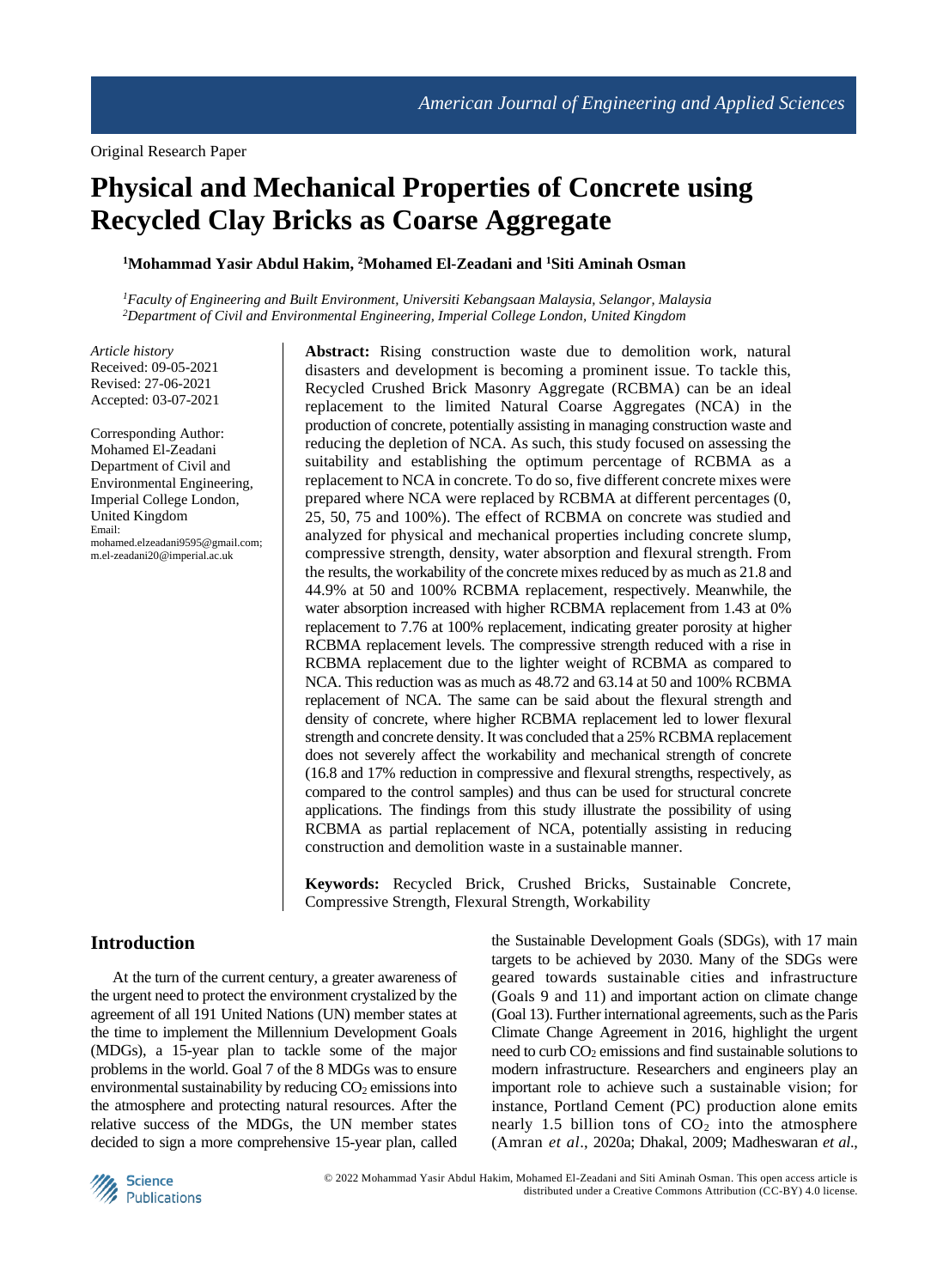2013), which is approximately 6% of the overall emissions from various sectors as shown in Fig. 1. Similarly, the rapid growth in the use of construction materials worldwide presents a considerable challenge to the environment (Amran *et al*., 2020b; Martín-Antón *et al*., 2017). It has been reported, for instance, that about 25,000 million tons of concrete is produced annually, which emits between 1250 and 3250 million tons of  $CO<sub>2</sub>$  into the atmosphere (Siddique *et al*., 2018; Zhang *et al*., 2019). This, without a doubt, contributes to the greenhouse gas effect and the depletion of the ozone layer.

In addition, Natural Coarse Aggregates (NCA), an important construction material that constitutes up to 80% of concrete volume (Noaman *et al*., 2020), is getting ever more scarce and the quarrying process negatively impacts the environment. Also, quarries consume huge amounts of water to produce natural aggregates (Wong *et al*., 2018), contributing to the depletion of water. On a separate note, it has been reported that schools could require up to 3,000 tons of aggregates by the time construction is finished (Adamson *et al*., 2015) and the amount of aggregates needed could rise to 300,000 tons for larger projects such as a sports stadium (Adamson *et al*., 2015). The existing excavated aggregates used are nonrenewable as they take ages before they reform again. Additionally, with an increase in urbanization and infrastructural demand, more NCA will be required (Huang *et al*., 2018; Mahpour, 2018). Therefore, it becomes imperative to find alternative sources to NCA that can be used in construction.

Many researchers have encouraged the usage of recycled aggregates to curb the harm of the construction industry on the environment (Guo *et al*., 2018; Huda and Alam, 2015; Zhang *et al*., 2019). Also, recycling aggregates in the construction industry can help ensure a circular economy and assist countries achieve their  $CO<sub>2</sub>$ reduction targets more rapidly (Cantero *et al*., 2018; Gálvez-Martos *et al*., 2018). Newman (1946) reported that crushed clay brick can be an ideal substitute for NCA in concrete. Furthermore, researchers have revealed that bricks and concrete can account for up to 75% of the total waste from construction sites (Formoso *et al*., 2002) and 10-30% of all waste thrown away in landfills in the US (Adamson *et al*., 2015). Bricks are used heavily in residential buildings and they contribute largely to demolition and construction waste (Formoso *et al*., 2002; Kumar *et al*., 2017). Also, due to rapid urbanization, it is expected that demolition and construction waste will continue to rise over the next few years. For example, in China, demolition and construction waste rose from 88 million tons in 2000 to 3.9 billion tons in 2015 (Ding *et al*., 2016; Guo *et al*., 2018). This only suggests that more brick waste will be generated over the years and appropriate recycling methods should be explored.

Bricks are considered waste if they break during production, or they are collected from construction and demolition sites (Demir and Orhan, 2003; Sadek, 2012). Recycling such bricks would solve an important issue and reduce the strain on landfills (Lennon, 2005). Also, recycling could prove to be a cheaper alternative to landfilling; for example, it has been reported that reprocessing one ton of bricks, block and concrete would cost about \$21 per ton; while landfilling, on the other hand, would cost a staggering \$136 per ton in comparison (Lennon, 2005). Reusing bricks in the fabrication of concrete can moderate the demand for NCA (Abed *et al*., 2020; Adamson *et al*., 2015) and solve the problem of dealing with construction waste (Leite and Santana, 2019). Moreover, due to their lighter weight compared to NCA, the use of bricks can help produce lightweight concrete, which ultimately results in savings in energy and cost due to lower self-weight (Al-shannag and Charif, 2017).

Recycled bricks have been used previously as base filler in roads (Etxeberria *et al*., 2007a) and the lack of understanding of the behavior of concrete made with bricks have limited their use in the past (Debieb and Kenai, 2008). Previous studies have shown that crushed bricks have the potential to act as aggregates to form ordinary concrete (Dang and Zhao, 2019; Hoque *et al*., 2020) and due to their lower specific gravity in comparison to NCA, greater replacement of the latter by Crushed Brick Aggregates (CBA) causes a reduction in density. For example, up to 18% reduction in density was observed at 30% CBA replacement of NCA (Alwash and Al-Khafaji, 2018).

Furthermore, several studies have reported that the replacement of NCA with CBA causes a 10-35% fall in the compressive strength when coarse aggregates are substituted and 30-40% when fine aggregates are replaced (Debieb and Kenai, 2008; Khalaf and Devenny, 2005; Noaman *et al*., 2021). On the contrary, Adamson *et al*. (2015) reported a rise in concrete compressive strength with an increase in CBA replacement; while Khalaf (2006) noted that the compressive strength for concrete with NCA and another with CBA was almost identical. Pinchi *et al*. (2020) tested the compressive strength of concrete samples with CBA as replacement of NCA by up to 27% and found that the optimum replacement percentage was 21%, where a 4.07% increase in compressive strength at 28-days was observed.

As for the concrete tensile strength, it has been reported that an increase of about 11% in concrete with crushed clay bricks was observed as compared to ordinary concrete (Akhtaruzzaman, 1983). Meanwhile, it has been reported that the flexural strength of concrete mixes with CBA as partial replacement for NCA reduces in comparison to the control mix (Alwash and Al-Khafaji, 2018) and this reduction was in around 16% at 40% CBA replacement of NCA (Alwash and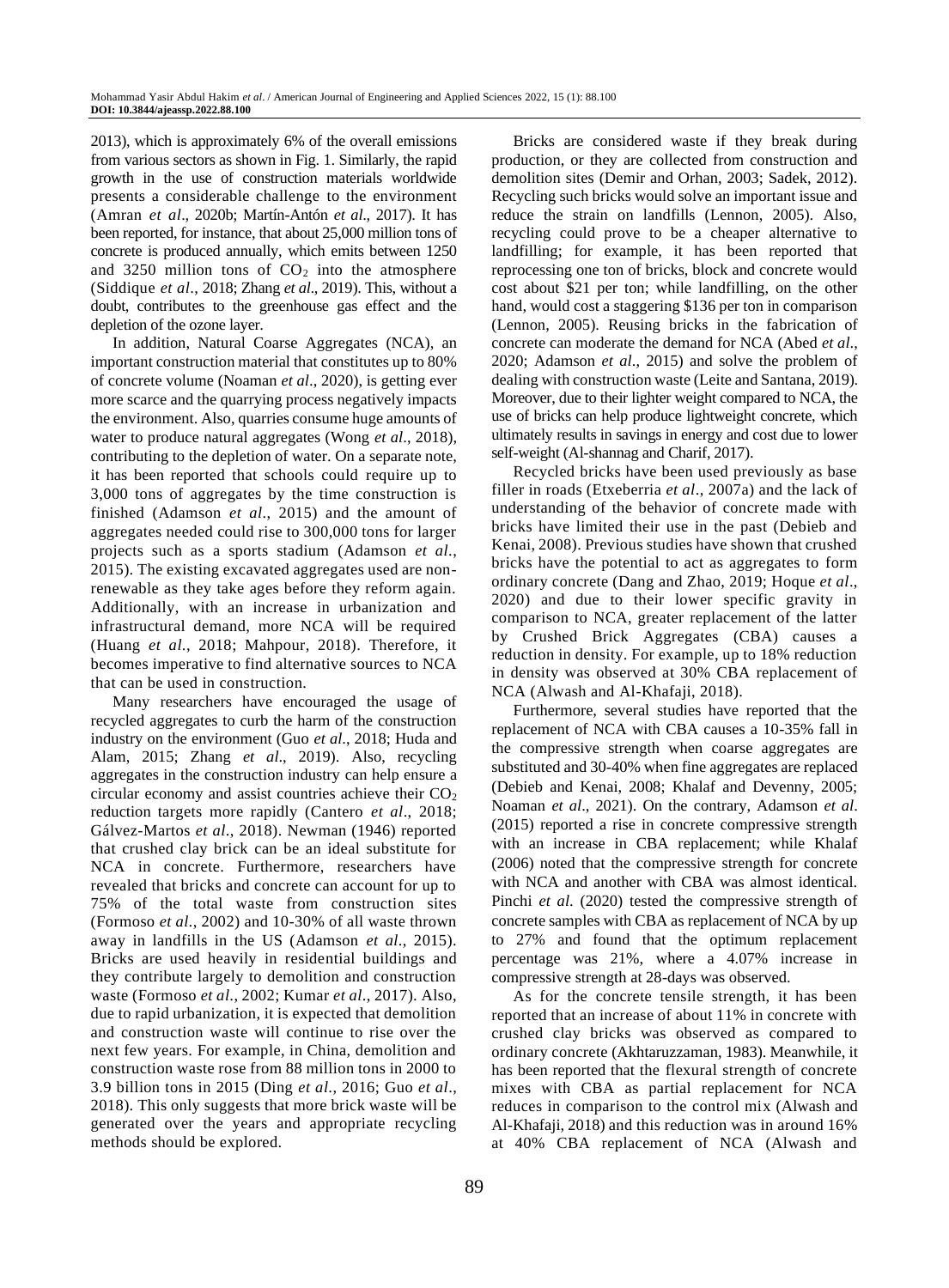Al-Khafaji, 2018). Furthermore, Maroliya (2012) observed that increasing the replacement of NCA with CBA causes a decrease in the elastic modulus. For example, the elastic modulus of concrete with CBA was 30-40% less than that of normal concrete with granite aggregate and 28.2% less than that of concrete with limestone aggregate.

As for permeability, concrete with recycled CBA had a similar or two times higher permeability when compared to that of natural concrete. Also, the higher the permeability of the crushed clay bricks, the lower the concrete compressive strength (Dang and Zhao, 2019; Hoque *et al*., 2020). The water permeability of concrete with CBA decreased by about 11% when a plasticizer was used. Meanwhile, it was shown that using burnt CBA as 100% replacement for coarse aggregates resulted in an increase in water absorption at 28-days from 2.83 to 7.83% (Azunna and Ogar, 2021), indicating higher water absorption of the burnt CBA.

Moreover, the use of recycled aggregates in concrete leads to a higher chloride ingress and subsequently lower durability and the possibility of steel corrosion in reinforced members (Liang *et al*., 2021). As for its workability, Etxeberria *et al*. (2007b) reported that replacing over 50% by weight of NCA with crushed clay brick aggregates leads to poor workability in the new concrete mixes. This adverse effect on workability was also observed by (Aliabdo *et al*., 2014; Bektas *et al*., 2009; Noaman *et al*., 2021).





**Fig. 1:** CO<sub>2</sub> emitted by various sectors (Amran *et al.*, 2020a)

As such, the objective of this study is to contribute to the existing literature on the mechanical and physical properties of concrete with recycled crushed clay brick as replacement of NCA to help reduce the depletion of natural mineral aggregates and reduce construction waste. This includes reporting the concrete compressive strength, concrete flexural strength, concrete density and water absorption. From these results, a recommendation on the optimum quantity of crushed clay brick aggregates is given.

### **Experimental Work**

This study investigated five different concrete mixes with varying percentages of Recycled Clay Brick Masonry Aggregates (RCBMA). The materials utilized in the concrete mix design were cement, water, sand, coarse aggregate and RCBMA to get a solid blend. These materials were mixed and cured in the laboratory. The RCBMA was used to replace NCA and the concrete mixes were labeled as M0, M25, M50, M75 and M100, indicating 0, 25, 50, 75 and 100% natural aggregate replacement, respectively.

### *Recycled Materials*

The RCBMA used in this study was obtained from a warehouse in Kuala Lumpur, Malaysia, that underwent demolition as shown in Fig. 2. While carrying out the demolition process, an effort was made to get the cleanest bricks through source separation methods and the demolished clay brick specimens that were later used as aggregates are shown in Fig. 3. Moreover, the chemical composition of the extruded brick specimens is listed in Table 1 as given by the supplier.

### *Properties of Cement and Water*

Grade 25 Ordinary Portland Cement (OPC) was utilized to bind the various concrete mixes. The physical and chemical properties of the OPC used are given in Table 2 and 3, respectively. The Specific Gravity (SG) of cement was determined to be 3.15 as given in Table 2. Furthermore, tap water (27°C) with a density of  $1000 \text{ kg/m}^3$  was utilized in the concrete mix design. The water-cement ratio (w/c) was kept at 0.55 to ensure concrete mixes with appropriate workability.

### *Properties of Aggregates*

The fine aggregates used in this study were crushed river sand with a particle size of less than 4.75 mM (Fig. 4). As for the coarse aggregates, both NCA and crushed RCBMA, as shown in Fig. 5, were utilized in the mix designs. The size of the coarse aggregates was between 4.75-19 mM.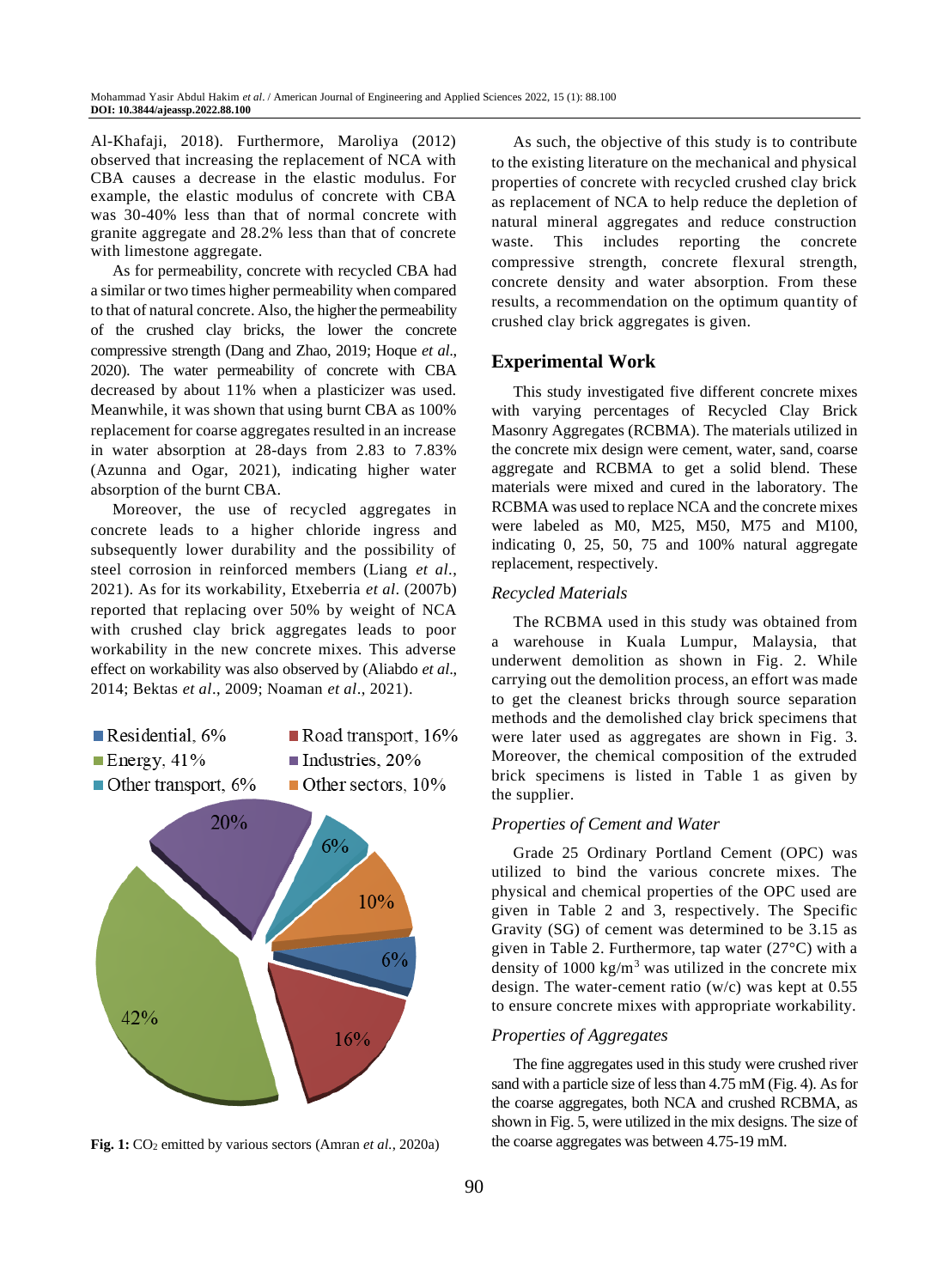### *Superplasticizer*

Super Plasticizers (SP) are typically used in concrete mix designs to enhance the workability and lower the quantity of water required for mixing. In this study, Sikament-163 (Fig. 6), made up of sodium salt (sulfonated) naphthalene formaldehyde condensate, was used as an SP to ensure adequate workability with no additional water and no direct influence on the concrete's compressive strength.

### *Sieve Analysis*

The different sieve sizes were arranged in a descending order (largest opening on top). The aggregates were then placed on the uppermost sieve and the sieves were subsequently shaken. The weight of aggregate retained on each sieve was noted and the percentage passing for each sieve was computed. Accordingly, the results for the NCA are shown in Fig. 7, while that for the RCBMA are shown in Fig. 8.



(a) Before demolition



(b) After demolition

**Fig. 2:** Source of RCBMA



### **Fig. 3:** Clay brick specimens



**Fig. 4:** Fine aggregates



**Fig. 5:** NCA and RCBMA



**Fig. 6:** Superplasticizer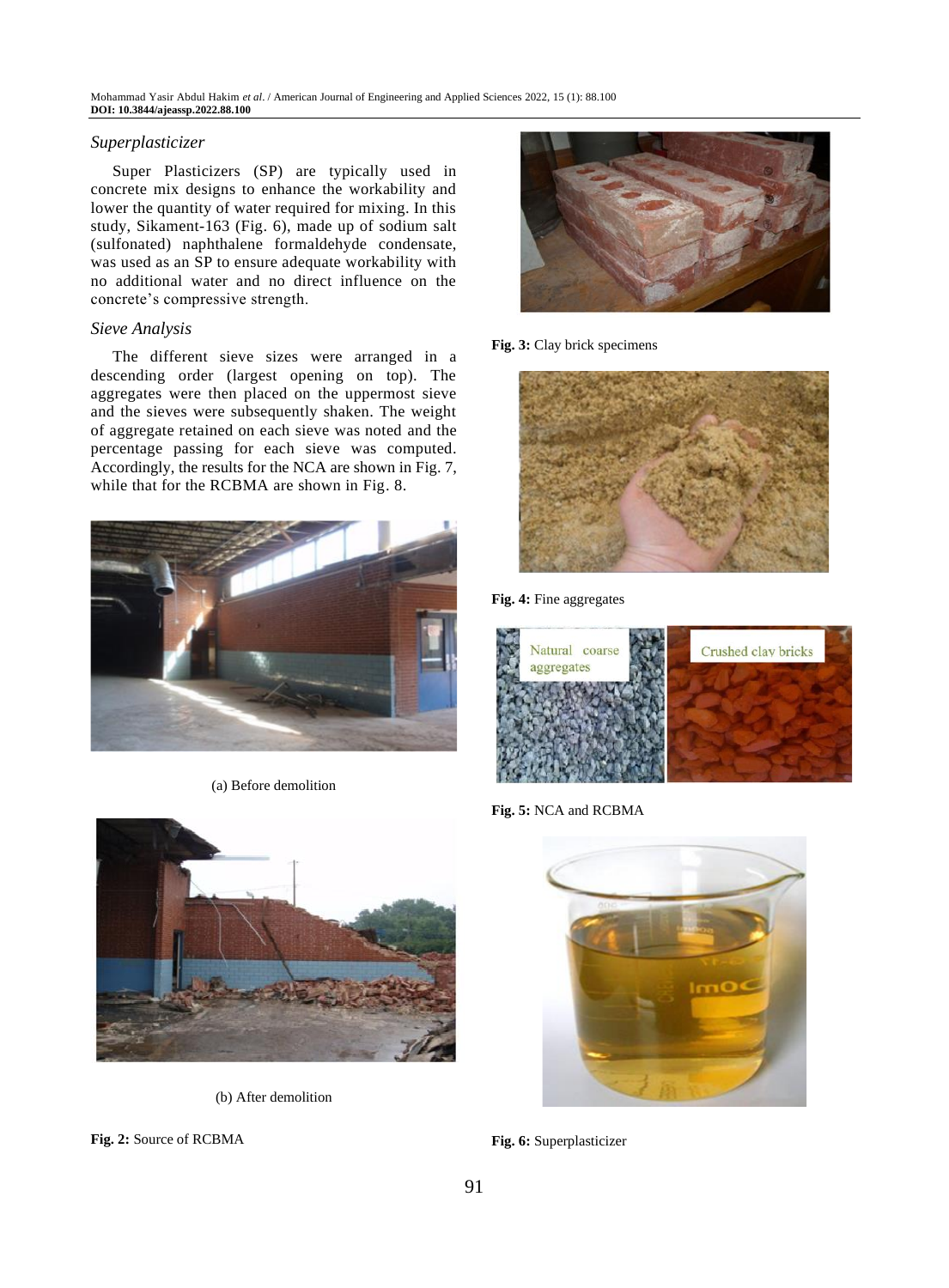

**Fig. 7:** Sieve analysis of NCA



**Fig. 8:** Sieve analysis of RCBMA

### *Specific Gravity*

To determine the SG of NCA and RCBMA, air dried samples- 1 kg each and passing the 19 mm sieve but retained on the 4.75 mm sieve - were first obtained. The samples were then carefully washed to remove any dust; after which, the samples were soaked in water for 24 h. After taking out the aggregate samples from water, the aggregates were placed over a clean cloth and rolled to remove any visible water. Next, the mass of the Saturated Surface Dry (SSD) aggregates was measured (Ws). The samples were subsequently placed in a wire basket and were totally submerged in water. Next, their weight was measured using a double beam balance (Ww). The basket was then taken out from water and the aggregates were placed in an oven for 24 h at a temperature of  $105 \pm 5^{\circ}$ C. After that, the aggregates were taken out from the oven, cooled and their mass was subsequently measured (Wd). The procedure was carried out three times in total to record the average values. The SG and water absorption were determined as follows and their respective values are given in Table 4:

$$
Apparent SG = Wd/(Wd - Ww)
$$
\n(1)

$$
SG(SSD)=Ws/(Ws-Ww)
$$
 (2)

$$
SG(over dry condition)=Wd/(Ws-Ww)
$$
 (3)

*Water absorbation* =  $(Ws - Wd) / Wd$  % (4)

### *Preparation of Mix Design*

Five different concrete mixes (M0, M25, M50, M75 and M100) were prepared with NCA being partially replaced by RCBMA at 0, 25, 50, 75 and 100%, respectively. The mix proportions for grade C25 concrete were determined and a summary is given in Table 5. In the mix designs, the w/c was kept at 0.55 while the percentage of superplasticizer added was kept at 1.4% of the weight of cement. In addition, SSD aggregates were utilized in the concrete mix design and the batching process was done by weight of cement, water and aggregates. The mix proportions for cement, water and fine aggregates were kept constant, while the proportions of NCA and RCBMA were varied depending on the mix design. For instance, mix design M0 had 0% RCBMA replacement (i.e., no RCBMA), mix design M50 had 50% RCBMA replacement (i.e., equal amount of NCA and RCBMA) and M100 had 100% RCBMA replacement (i.e., no NCA).

The mixing process was conducted using a concrete mixer with a  $1.0 \text{ m}^3$  capacity. After thorough mixing, the concrete was placed in metal molds as illustrated in Fig. 9(a). While placing the concrete in the molds, a poker vibrator was utilized to ensure compact concrete samples. The molds were then covered with a plastic sheet for 24 h. After that, the molds were disassembled and the concrete samples were then placed in a curing tank (temperature ranging between 19 and  $22^{\circ}$ C) as shown in Fig. 9(b) to continue the curing process. In total, 45 concrete cubes of 150 mm size were prepared as part of this study. Fifteen cubes were set to determine the 7-days compressive strength, while another 15 cubes were used to determine the 28-days compressive strength. The remaining 15 cubes were utilized to determine the water absorption at 28- days. For each mix design, the results were averaged from the readings of three cubes. In addition, 15 concrete prisms (3 for each mix design) of  $100 \times 100 \times 500$  mm size were prepared to determine the flexural strength at 28-days. Table 6 summarizes the prepared cube and prism samples used in this study, together with the number of curing days. Moreover, the mix proportions used in each concrete cube and prism are detailed in Table 7 and 8, respectively.

#### *Fresh and Hardened Concrete Properties*

#### *Slump Testa*

The slump test was done immediately on the fresh concrete following BS EN 12350‑2 (2019). The slump cone used was 300 mm high, with a base and top diameter of 200 mm and 100 mm, respectively. The cone was filled with fresh concrete in three equal layers and each layer was stroked with a 19 mm diameter rod for 25 times. Upon filling the cone with concrete and removing any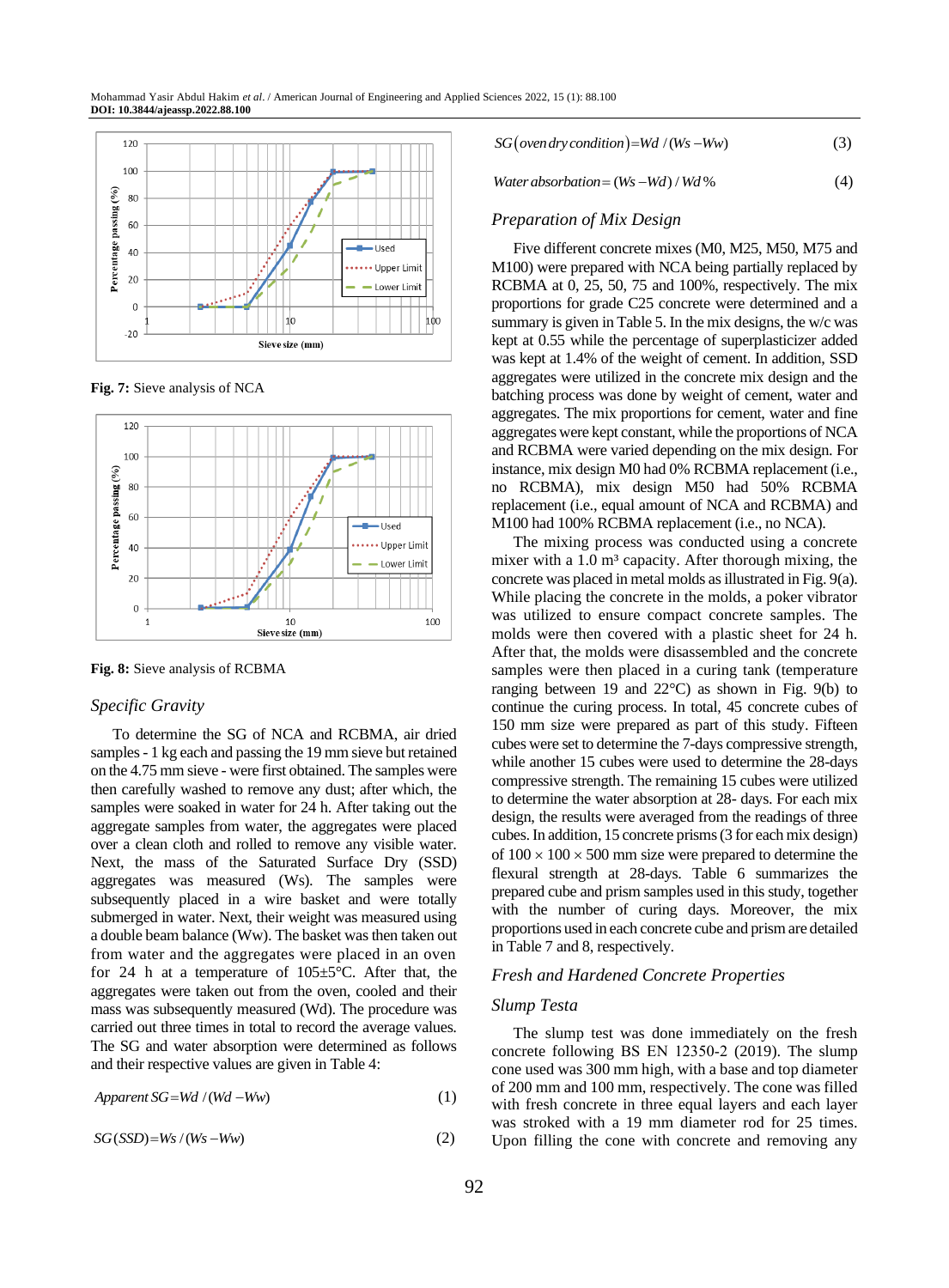excess concrete at the top level, the cone was lifted vertically to permit the concrete to slump. The slump height was recorded as shown in Fig. 10.

#### *Concrete Density*

The concrete density was determined at 7- and 28-days of curing following BS EN 12390-7 (2019). The mass of the cubes was measured using an electric weighing balance and the concrete density,  $\rho$ , was computed using the following expression;

$$
p=M/V \tag{5}
$$

where,  $M$  is the mass (kg) and  $V$  is the volume  $(m^3)$ .

#### *Compressive Strength*

The concrete compressive strength was measured following BS EN 12390-3 (2019) on 150 mm cubes at 7 and 28-days. Thirty minutes before testing, the cubes were removed from the curing tank and their outer surface was wiped by a clean cloth to remove any excess moisture. After that, the cubes were placed in the compressive testing machine as depicted in Fig. 11 and tested under load-control conditions using a loading rate of 0.3 MPa/s. The maximum load applied to the cubes at failure was noted and the compressive strength, CS, of the cube specimens were calculated as follows;

$$
CS = F / A_c \tag{6}
$$

where,  $F$  is maximum failure load ( $N$ ) and  $A_c$  is the cross-sectional area of the cubes  $(mm^2)$ .

### *Flexural Strength*

The concrete flexural strength was obtained in line with BS EN 12390-5 (2019) on  $100 \times 100 \times 500$  mm concrete prisms at 28-days. Thirty minutes before testing, the concrete prisms were taken out from the curing tank and any excess moisture on their surface was removed. Similarly, the bearing surfaces of the supports and rollers in the flexural strength testing machine were wiped as well to ensure that any loose sand was removed before testing. The prisms were then tested on a span of 450 mm by applying two equal loads placed at two points (one third of the supported span) as illustrated in Fig. 12. The test was carried out in load-control conditions using a loading rate of 0.04 MPa/s. The flexural strength, FS, of the concrete prism specimens were calculated using the following expression:

$$
FS = \left(P_{\text{max}} L\right) / \left(bh^2\right) \tag{7}
$$

where,  $P_{\text{max}}$  is the maximum load on the concrete prism (N), *L* is the distance between the supports (mm) and b and h are the width and height of the concrete prism's cross-section (mm), respectively.

#### *Water Absorption*

The concrete water absorption was determined for 150 mm size cube samples after 28-days of curing. Initially, the samples were taken out from the curing tank and were left to drain for 2 min. After that, noticeable water was removed with a clean cloth and their saturated weight was recorded. Next, the concrete cube samples were oven dried at 105±5°C for 24 h before their dry weight was recorded. The percentage of water absorption, WA, was determined as follows:

$$
WA = (Ww - Wd) / Wd X 100 \tag{8}
$$

where,  $W_w$  is the saturated surface dry weight (kg) and Wd is the oven dry weight (kg).



**Fig. 9:** Preparation of concrete samples: (a) in molds; (b) curing



**Fig. 10:** Slump test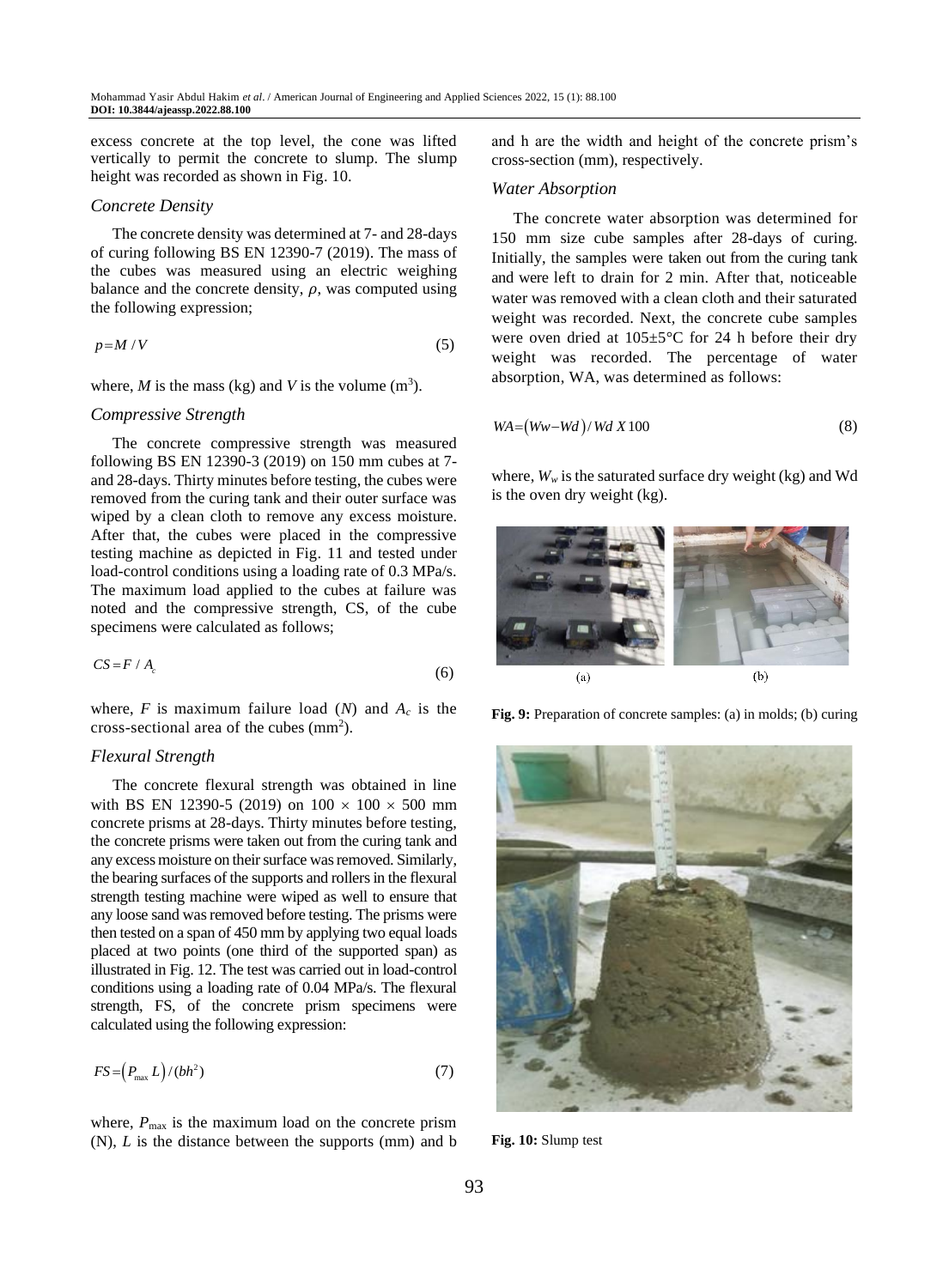

**Fig. 11:** Compressive strength test



 $\left( a\right)$ 

 $(b)$ 

### **Fig. 12:** Flexural strength test setup

#### **Table 5:** Summary of mix design

|                                               |                  |                  |            |            | Fine aggregates Coarse Aggregates Superplasticizer by |
|-----------------------------------------------|------------------|------------------|------------|------------|-------------------------------------------------------|
| <b>Quantities</b>                             | Cement $(kg/m3)$ | Water $(kg/m^3)$ | $(kg/m^3)$ | $(kg/m^3)$ | weight of cement, 1.4%                                |
| Per 1 m <sup>3</sup> (to nearest 5 kg)        | 309              | 170              | 646        | 1255       | 4.33                                                  |
| Per trial mix of $0.003375 \text{ m}^3$ ratio | .043             | 0.574            | 2.181      | 4.234      | 0.015                                                 |
| Per trial mix of $0.005 \text{ m}^3$ ratio    | .545             | 0.85             | 3.23       | 6.275      | 0.022                                                 |
| Ratio                                         |                  | 0.55             | 2.09       | 4.06       | 0.0140                                                |

### **Table 6:** Total concrete cubes and prisms tested

|                 |                         | Number of cubes and curing days          |          |                                       |                                     |  |  |
|-----------------|-------------------------|------------------------------------------|----------|---------------------------------------|-------------------------------------|--|--|
|                 | Grade of concrete cubes | Cubes for compressive.<br>strength tests |          | Prisms for flexural<br>strength tests | Cubes for water<br>absorption tests |  |  |
| Mix design      | and prisms (MPa)        | 7-days                                   | 28-days  | 28-days                               | 28-days                             |  |  |
| M <sub>0</sub>  | 25                      |                                          |          |                                       |                                     |  |  |
| M <sub>25</sub> | 25                      |                                          |          |                                       |                                     |  |  |
| M50             | 25                      |                                          |          |                                       |                                     |  |  |
| M75             | 25                      |                                          |          |                                       |                                     |  |  |
| M100            | 25                      |                                          |          |                                       |                                     |  |  |
| Total           |                         | 15 cubes                                 | 15 cubes | 15 prisms                             | 15 cubes                            |  |  |

#### **Table 1:** Components of whole brick specimens

| <b>THOIC II</b> COMPONED OF WHOIC CHER SPECIMENS |                              |  |  |  |  |
|--------------------------------------------------|------------------------------|--|--|--|--|
| Element                                          | Percentage content by weight |  |  |  |  |
| SiO <sub>2</sub>                                 | 50-60%                       |  |  |  |  |
| $Al_2O_3$                                        | 20-30%                       |  |  |  |  |
| CaO                                              | $2 - 5%$                     |  |  |  |  |
| Fe <sub>2</sub> O <sub>3</sub>                   | $< 7\%$                      |  |  |  |  |
| MgO                                              | $1\%$                        |  |  |  |  |
|                                                  |                              |  |  |  |  |

### **Table 2:** Physical properties of OPC

|                       |                   | Requirement as per |
|-----------------------|-------------------|--------------------|
| Property              | Result            | IS:8112-1989       |
| Normal consistency    | 28%               |                    |
| Initial setting time. | $48 \text{ min}$  | Min 30             |
| Final setting time    | $165 \text{ min}$ | <b>Max 600</b>     |
| SG                    | 3.15              |                    |
| Soundness             |                   | Max 10             |
| <b>OPC</b> Grade      | 25                |                    |

### **Table 3:** Chemical properties of OPC

| Oxide composition              | Values |  |  |
|--------------------------------|--------|--|--|
| CaO                            | 62.1%  |  |  |
| SiO <sub>2</sub>               | 21.14% |  |  |
| $Al_2O_3$                      | 5.23%  |  |  |
| Fe <sub>2</sub> O <sub>3</sub> | 4.42%  |  |  |
| MgO                            | 1.14%  |  |  |
| SO <sub>3</sub>                | 2.3 %  |  |  |
| LOI                            | 1.5%   |  |  |

#### **Table 4:** Specific gravity of NCA and RCBMA

| Parameter               | <b>NCA</b> | <b>RCBMA</b> |
|-------------------------|------------|--------------|
| Apparent SG             | 2.63       | 2.51         |
| Bulk SG (SSD basis)     | 2.52       | 2.10         |
| Bulk SG (OD basis)      | 2.45       | 1.82         |
| Absorption capacity (%) | 2.71       | 14.99        |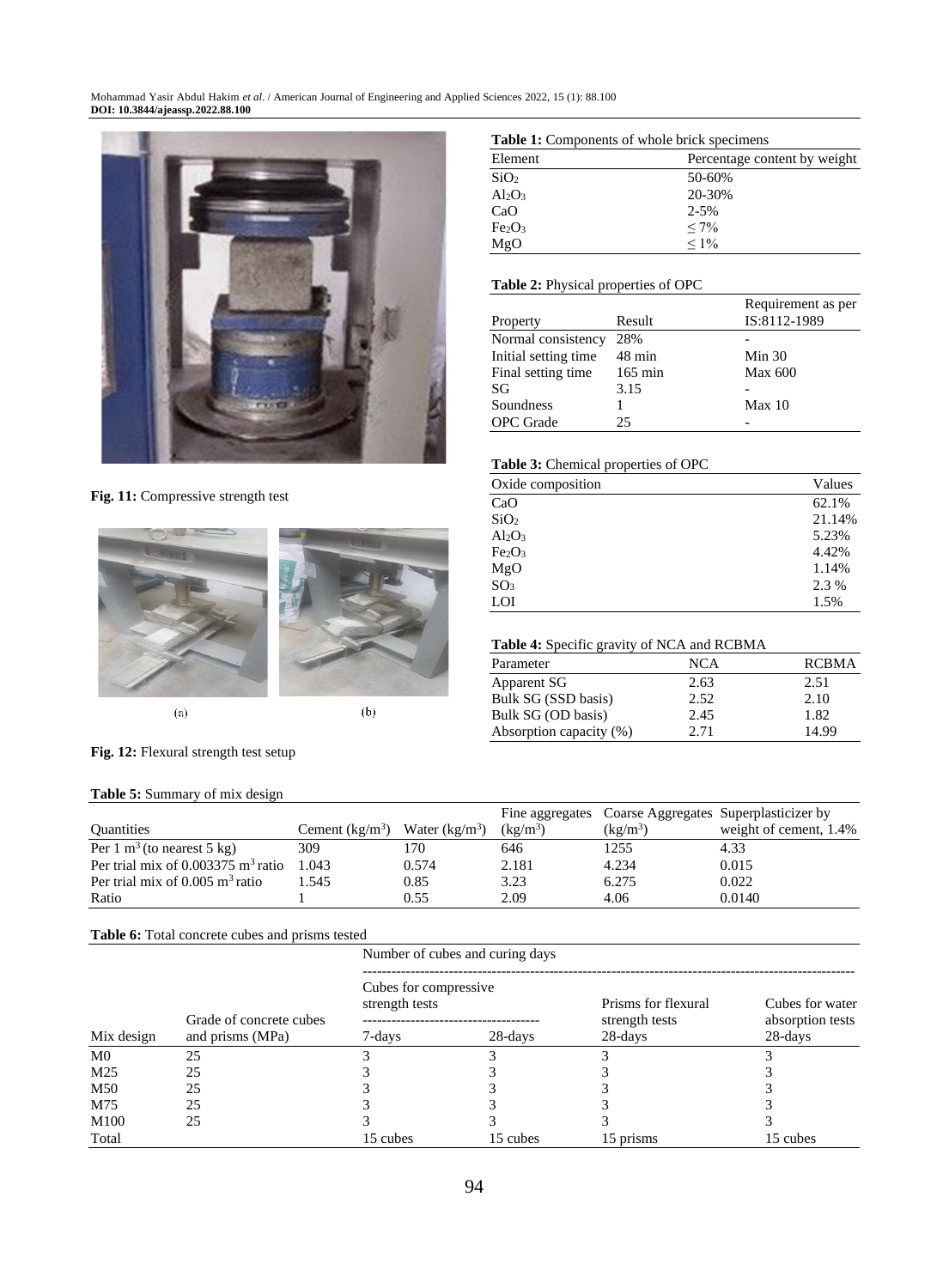| Mix design     | Cement $(kg)$ | Water $(kg)$ | $FA$ $(kg)$ | $NCA$ (kg) | $RCBMA$ $(kg)$ | Ratio by mass<br>(RCBMA: NCA) | w/c ratio | Superplasticizer (kg) |
|----------------|---------------|--------------|-------------|------------|----------------|-------------------------------|-----------|-----------------------|
| M <sub>0</sub> | 1.043         | 0.574        | 2.181       | 4.234      | $(0\%)$        |                               | 0.55      |                       |
| M25            | 1.043         | 0.574        | 2.181       | 3.387      | 1.059 (25%)    | 1:3                           | 0.55      | 0.015                 |
| M50            | 1.043         | 0.574        | 2.181       | 2.540      | $2.117(50\%)$  | 1:1                           | 0.55      | 0.015                 |
| M75            | 1.043         | 0.574        | 2.181       | 1.694      | 3.176 (75%)    | 1:0.33                        | 0.55      | 0.015                 |
| M100           | 1.043         | 0.574        | 2.181       |            | $4.234(100\%)$ | $\Omega$                      | 0.55      | 0.015                 |

**Table 7:** Quantity of the materials used in cubes for various mix designs

FA = Fine Aggregates; NCA = Natural Coarse Aggregates; RCBMA = Recycled Clay Brick Masonry Aggregates

**Table 8:** Quantity of the materials used in prisms for various mix designs

| Mix             | <b>Cement</b> | Water |           |            |                | Ratio by mass |           |                       |
|-----------------|---------------|-------|-----------|------------|----------------|---------------|-----------|-----------------------|
| design          | (kg)          | (kg)  | $FA$ (kg) | $NCA$ (kg) | $RCBMA$ (kg)   | (RCBMA: NCA)  | w/c ratio | Superplasticizer (kg) |
| M <sub>0</sub>  | .545          | 0.85  | 3.23      | 6.275      | $(0\%)$        |               | 0.55      |                       |
| M <sub>25</sub> | .545          | 0.85  | 3.23      | 5.02       | 1.255(25%)     | 1:3           | 0.55      | 0.022                 |
| M50             | l.545         | 0.85  | 3.23      | 3.765      | $2.5(50\%)$    | 1:1           | 0.55      | 0.022                 |
| M75             | .545          | 0.85  | 3.23      | 2.51       | 3.765 (75%)    | 1:0.33        | 0.55      | 0.022                 |
| M100            | l.545         | 0.85  | 3.23      |            | $6.275(100\%)$ | $\Omega$      | 0.55      | 0.022                 |

FA = fine aggregates; NCA = natural coarse aggregates; RCBMA = recycled clay brick masonry aggregates

### **Results**

#### *Slump*

The slump values for the fresh concrete mixes are given in Fig. 13. The recorded slump results for M25, M50, M75 and M100 mix designs were 10.3, 21.8, 33.3 and 44.9% lower than that of the control mix (M0). Similar findings were also reported by Kasi and Malasani (2016) where greater replacement of NCA by CBA resulted in a reduction in concrete slump.

### *Density*

Figure 14 presents the recorded concrete densities at 7 and 28-days. As the RCBMA replacement of NCA increased, the density dropped accordingly for 7- and 28 days. For instance, the density of the reference mix (M0) at 28-days was  $2520 \text{ kg/m}^3$  and this dropped by  $13.25\%$ and 15.95% for M50 and M100, respectively. These results are in agreement with the observations of Alwash and Al-Khafaji (2018), where greater CBA replacement of NCA resulted in lower density. The results in Fig. 14 also show that the density at 28-days was higher than that at 7-days regardless of the RCBMA replacement rate.

### *Compressive Strength*

The average compressive strength for M0 at 28 days was 31.2 MPa, the highest compared to other mixes as shown in Fig. 15. The 28-day compressive strength of M25, M50, M75 and M100 was 25.95 MPa, 16 MPa, 13.5 MPa and 11.5 MPa, indicating a drop of 16.83, 48.72, 56.73 and 63.14%, respectively, when compared to M0. This inverse trend of lower compressive strength with higher RCBMA replacement of natural aggregates was observed in several previous studies (Debieb and Kenai, 2008; Khalaf and Devenny, 2005; Noaman *et al*., 2021).

### *Flexural Strength*

The flexural strength results at 28-days are illustrated in Fig. 16 where the control samples (M0) had the highest average flexural strength of 4 MPa. The reduction in flexural strength, as compared to the control samples, was 17, 22, 27.5 and 37.5% for the M25, M50, M75 and M100, respectively. Similar results were also observed by Debieb and Kenai (2008), where the flexural strength decreased by about 33% when NCA were fully replaced by secondary aggregates.

### *Water Absorption*

Figure 17 illustrates the water absorption results at 28 days with increasing percentage of RCBMA replacement. The findings show that the average water absorption of the control samples was 1.43% and the water absorption kept increasing, almost linearly, with greater percentage of RCBMA replacement. The average water absorption for the M25, M50, M75 and M100 samples was 2.47, 3.59, 5.36 and 7.76%, respectively. The results are similar to that observed by Evangelista and Brito (2007) for concrete containing secondary aggregates.

### **Discussion**

### *Slump*

The workability of concrete suffered with higher RCBMA replacement. This is due to the lighter weight of RCBMA aggregates as compared to NCA, causing them to flow less under their own self-weight. Moreover, the surface of RCBMA aggregates is rougher compared to NCA, which induces more friction in the fresh mix and result in lower flow. Results from this study show that with up to 25% RCBMA replacement, the reduction in workability was minimal and the concrete can be used for structural applications.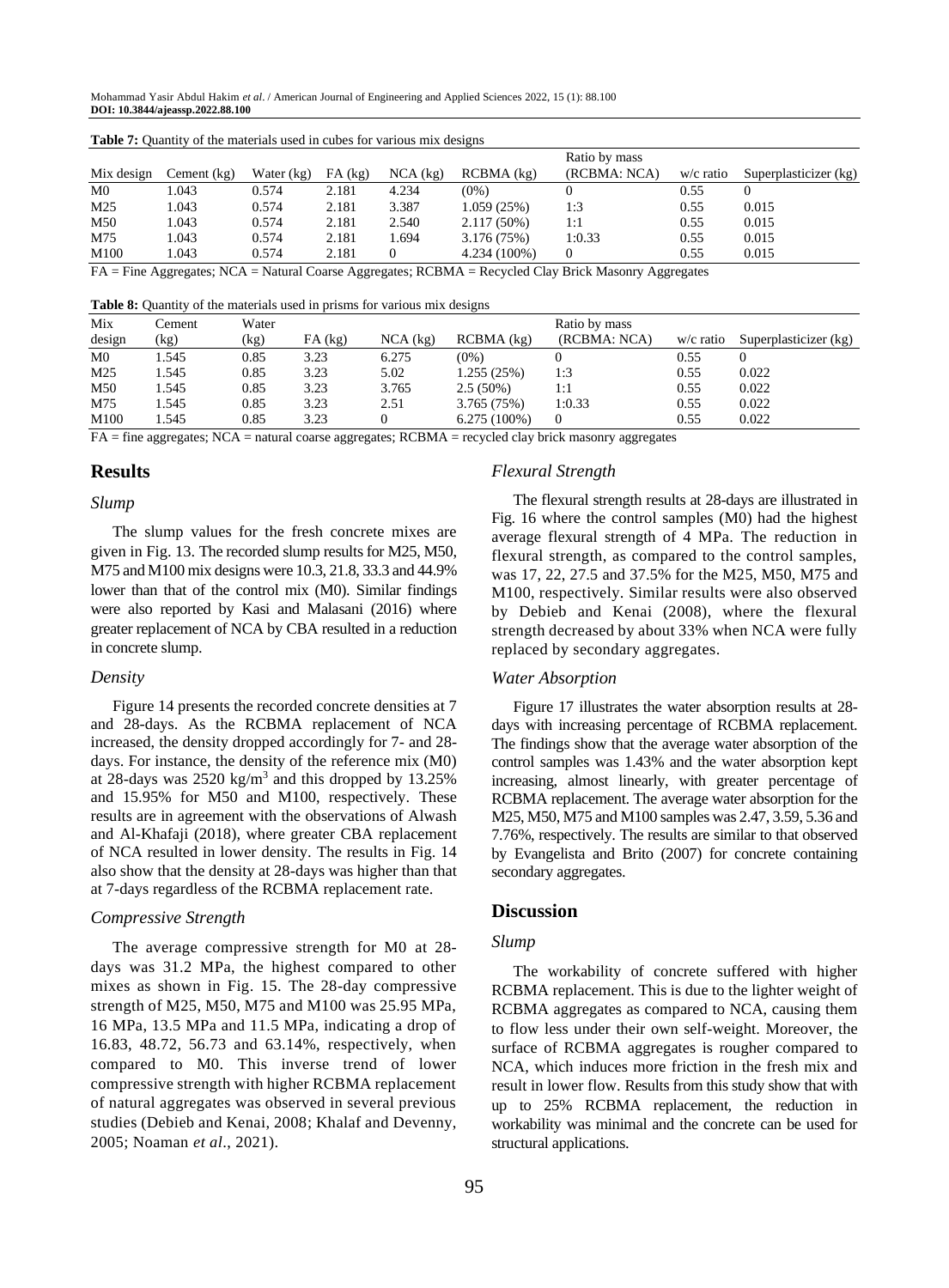

**Fig. 13:** Slump test results



**Fig. 14:** Concrete dry density results



**Fig. 15:** Compressive strength results



**Fig. 16:** Flexural strength results



**Fig. 17:** Water absorption results



**Fig. 18:** Relationship between water absorption and compressive strength

#### *Density*

The reduction in density with higher RCBMA replacement of NCA was caused by the lighter weight of RCBMA as opposed to NCA, as indicated by the specific gravity of both in Table 4. Also, the rough surface of RCBMA is likely to induce more porosity in mix and this contributes slightly to the reduction in density. The recorded densities for M50, M75 and M100 was less than  $2200 \text{ kg/m}^3$ , placing their values between that of normal density concrete  $(2200-2600 \text{ kg/m}^3)$  and low-density concrete (300-1850 kg/m<sup>3</sup>).

#### *Compressive Strength*

The reduction in compressive strength with higher RCBMA replacement of NCA is due to two main reasons: (a) the lower stiffness of RCBMA aggregates causes stress concentrations around them and the subsequent formation of microcracks; and (b) the higher porosity and entrapped air bubbles in concrete mixes with higher RCBMA replacement reduces their compressive strength.

The average compressive strength for M25 was 25.95 MPa, or 83.2% of the average strength of the control samples, indicating that concrete for structural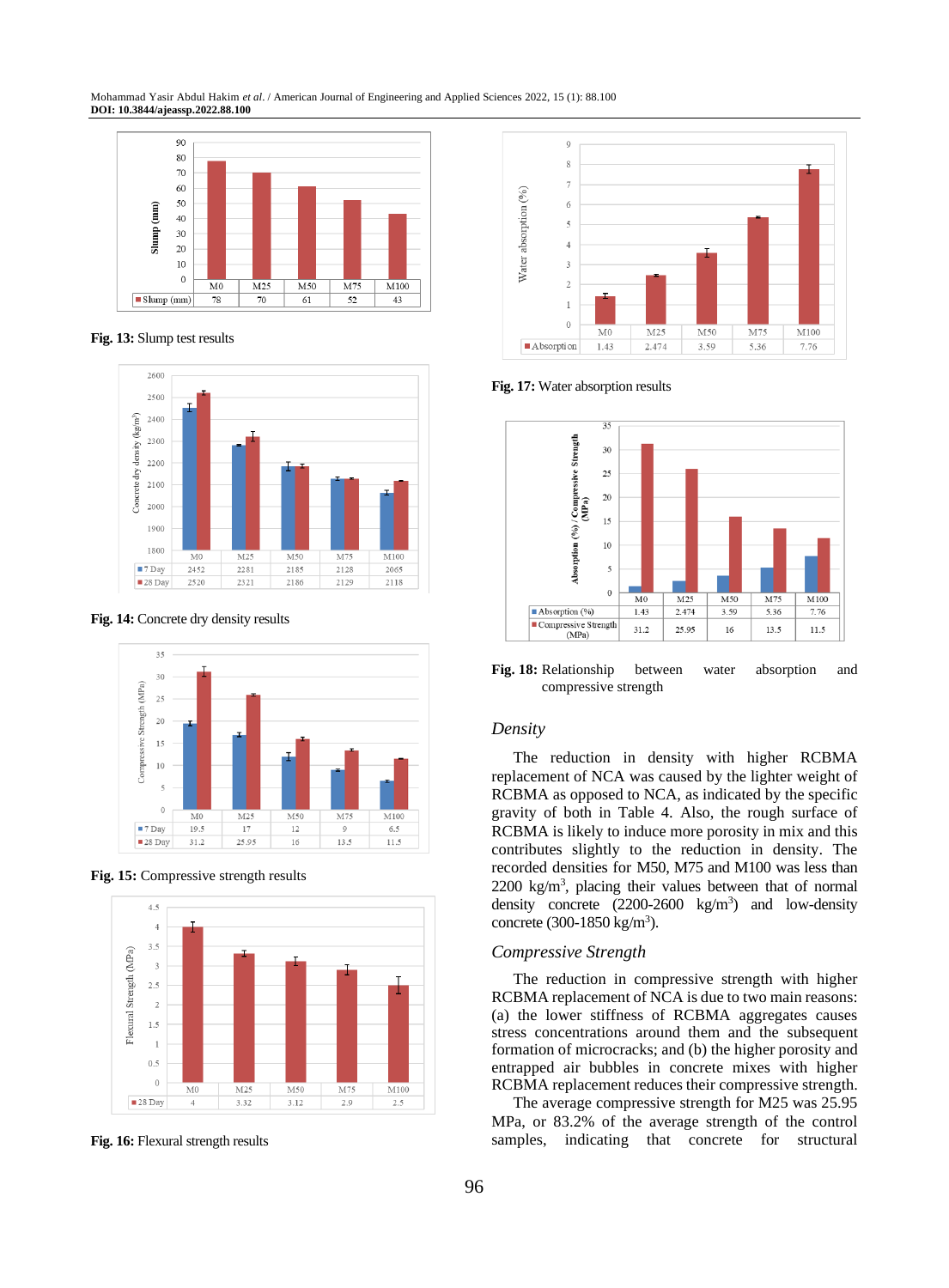applications is possible with up to 25% RCBMA replacement. This also seems to be in agreement with Evangelista and Birto (2007), where the strength of concrete replaced by recycled aggregates (up to 30%) is generally 80 to 100% of the strength of concrete made with NCA. Concrete with RCBMA replacements greater than 25% can be used for non-structural applications due to their lower compressive strength as suggested by Aliabdo *et al*. (2014).

### *Flexural Strength*

The factors that affect the reduction in flexural strength with higher RCBMA replacement of NCA are the same for compressive strength and mainly include the lower stiffness of RCBMA aggregates and the increased porosity and water absorption of concrete with higher RCBMA replacements.

### *Water Absorption*

The increased water absorption observed with higher RCBMA replacement is due to higher overall porosity and more entrapped air bubbles in the concrete when a large proportion of NCA are replaced by RCBMA. In addition, a higher water absorption usually indicates a lower compressive strength and this is shown clearly in Fig. 18.

### **Conclusion**

Natural Coarse Aggregates (NCA) are becoming ever more scarce and the need to find alternative coarse aggregate sources have become highly imperative. Furthermore, the disposal of secondary aggregates, such as clay bricks, in a sustainable manner remains challenging. As such, this study focused on examining the suitability of Recycled Clay Bricks Masonry Aggregates (RCBMA) as a substitute for NCA in concrete mix designs. To do so, five different concrete mix designs were prepared with different levels of RCBMA replacement (i.e., 0, 25, 50, 75 and 100%). The study looked at the physical and mechanical properties of the mix designs and the workability was assessed based on the slump test that was done immediately after mixing. From the findings of this study, the following remarks were noted:

- The increase in RCBMA replacement in the concrete mix resulted in a reduction in slump, indicating lower workability with added RCBMA replacement. However, at 25% RCBMA replacement, the decrease in workability was minimal compared to the control mix (10.3%) and the observed slump was still appropriate for structural applications
- The compressive strength of concrete decreased with greater percentage of RCBMA replacement. Again, it was seen that a 25% RCBMA replacement could be

ideal to produce structural concrete where the average compressive strength observed was 25.95 MPa (a 16.8% reduction compared to the control mix with 0% RCBMA replacement)

- Similarly, the density of the hardened concrete samples reduced with an increase in RCBMA replacement. But the reduction was less pronounced from one mix design to the other. For instance, at 50 and 100% RCBMA replacements, the reduction in concrete density when compared to the control samples was 13.3 and 16%, respectively. This reduction in density was attributed to the lighter weight of the clay brick aggregates compared to the natural coarse aggregates
- An inverse trend was also seen between the flexural strength and increase in RCBMA replacement. For example, at 25% RCBMA replacement, the flexural strength was 3.32 MPa, which reduced to 2.5 MPa when the RCBMA replacement was 100%
- The water absorption in the hardened concrete samples increased almost linearly with an increase in RCBMA replacement, indicating greater porosity with the addition of RCBMA. For instance, at 25% RCBMA replacement, the water absorption was 1.7 times higher than that of the control mix with no RCBMA

From the findings of this investigation, it can be concluded that RCBMA can be ideally used to substitute coarse aggregates in the production of concrete with up to 25% replacement. At such percentage replacement, an acceptable concrete strength and workability was observed, which is suitable for many civil engineering applications. In addition, future research can focus on investigating the durability (i.e., sulphate attack, chloride ingress, resistance to sulfuric acid, etc.), shock resistance and energy absorption of concrete with RCBMA as replacement for NCA. Also, real-size beam and slab specimens can be tested to monitor their performance.

### **Acknowledgement**

The authors greatly acknowledge the support given by the Department of Civil Engineering, Faculty of Engineering and Built Environment, Universiti Kebangsaan Malaysia, for supporting this research.

### **Author's Contributions**

**Mohammad Yasir Abdul Hakim:** Investigation, Formal analysis, Writing – original draft.

**Mohamed El-Zeadani:** Formal analysis, Writing – original draft.

**Siti Aminah Osman:** Conceptualization, Resources, Supervision.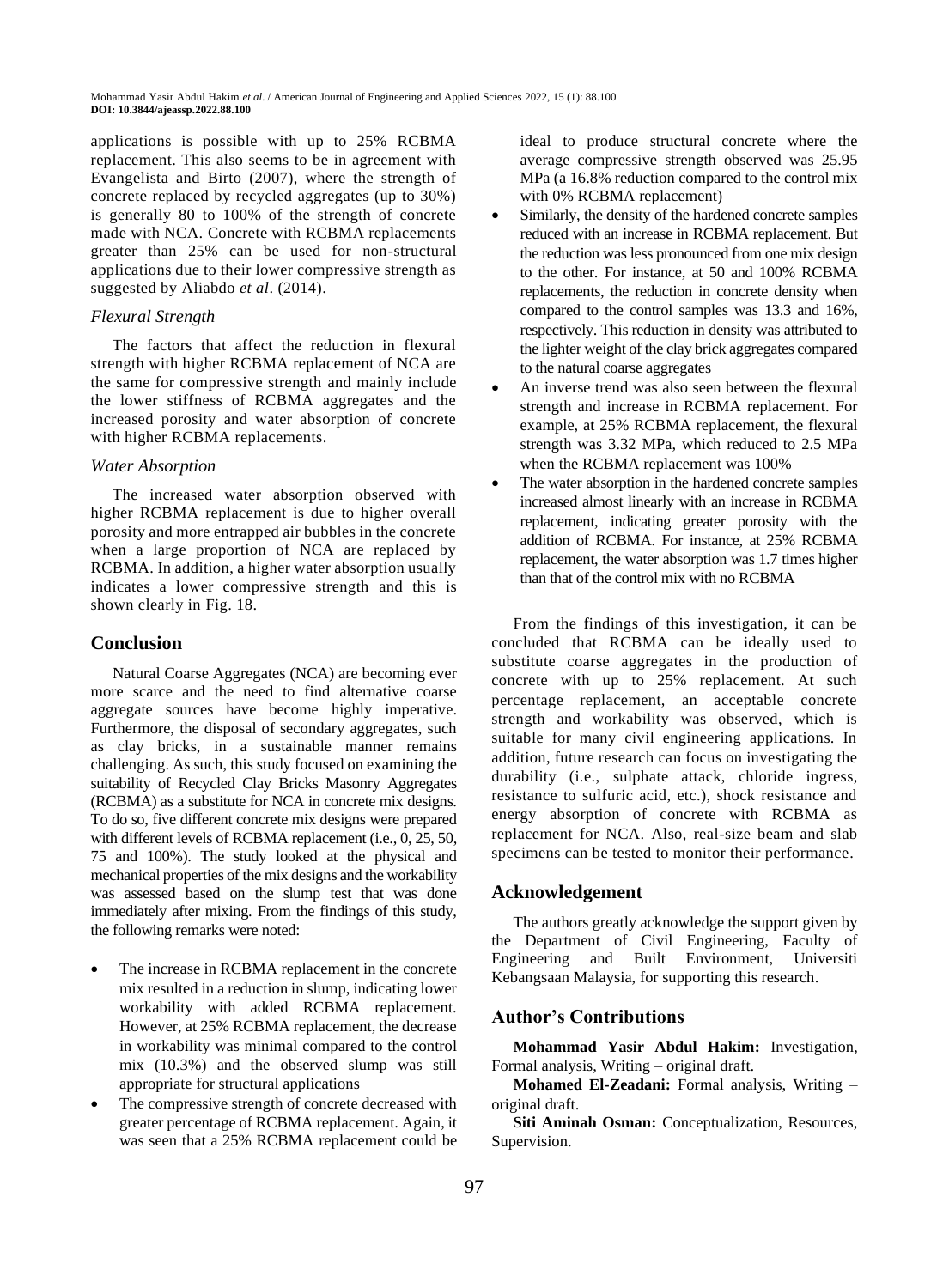## **Ethics**

This article is original and contains unpublished material. The corresponding author confirms that all of the other authors have read and approved the manuscript and no ethical issues involved.

# **References**

- BS EN 12350‑2. (2019). Testing fresh concrete Part 2: Slump test. BSI Standards Limited. London, United Kingdom.
- BS EN 12390-3. (2019). Testing hardened concrete Part 3: Compressive strength of test specimens. BSI Standards Limited. London, United Kingdom.
- BS EN 12390-5. (2019). Testing hardened concrete Part 5: Flexural strength of test specimens. BSI Standards Limited. London, United Kingdom.
- BS EN 12390-7. (2019). Testing hardened concrete Part 7: Density of hardened concrete. BSI Standards Limited. London, United Kingdom.
- Abed, M., Nemes, R., & Tayeh, B. A. (2020). Properties of self-compacting high-strength concrete containing multiple use of recycled aggregate. Journal of King Saud University-Engineering Sciences, 32(2), 108-114. doi.org/10.1016/j.jksues.2018.12.002
- Adamson, M., Razmjoo, A., & Poursaee, A. (2015). Durability of concrete incorporating crushed brick as coarse aggregate. Construction and building materials, 94, 426-432.

doi.org/10.1016/j.conbuildmat.2015.07.056

- Akhtaruzzaman, A. A., & Hasnat, A. (1983). Properties of concrete using crushed brick as aggregate. Concrete International, 5(2), 58-63. https://www.concrete.org/publications/internationalc oncreteabstractsportal/m/details/id/9143
- Aliabdo, A. A., Abd-Elmoaty, A. E. M., & Hassan, H. H. (2014). Utilization of crushed clay brick in concrete industry. Alexandria Engineering Journal, 53(1), 151-168. doi.org/10.1016/j.aej.2013.12.003
- Al-Shannag, M. J., & Charif, A. (2017). Bond behavior of steel bars embedded in concretes made with natural lightweight aggregates. Journal of King Saud University-Engineering Sciences, 29(4), 365-372. doi.org/10.1016/j.jksues.2017.05.002
- Alwash, A., & Al-Khafaji, F. (2018). Evaluation of using crushed brick as coarse aggregate in concrete layer within rigid highway pavement. In MATEC Web of Conferences (Vol. 162, p. 01045). EDP Sciences.

doi.org/10.1051/matecconf/201816201045

- Amran, Y. M., Alyousef, R., Alabduljabbar, H., & El-Zeadani, M. (2020a). Clean production and properties of geopolymer concrete; A review. Journal of Cleaner Production, 251, 119679. doi.org/10.1016/j.jclepro.2019.119679
- Amran, Y. M., Soto, M. G., Alyousef, R., El-Zeadani, M., Alabduljabbar, H., & Aune, V. (2020b). Performance investigation of high-proportion Saudi-fly-ash-based concrete. Results in Engineering, 6, 100118. doi.org/10.1016/j.rineng.2020.100118
- Azunna, S. U., & Ogar, J. O. (2021). Characteristic Properties of Concrete with Recycled Burnt Bricks as Coarse Aggregates Replacement. Computational Engineering and Physical Modeling, 4(1), 56-72. http://www.jcepm.com/article\_122044.html
- Bektas, F., Wang, K., & Ceylan, H. (2009). Effects of crushed clay brick aggregate on mortar durability. Construction and Building Materials, 23(5), 1909-1914. doi.org/10.1016/j.conbuildmat.2008.09.006
- Cantero, B., del Bosque, I. S., Matías, A., & Medina, C. (2018). Statistically significant effects of mixed recycled aggregate on the physical-mechanical properties of structural concretes. Construction and Building Materials, 185, 93-101. doi.org/10.1016/j.conbuildmat.2018.07.060
- Dang, J., & Zhao, J. (2019). Influence of waste clay bricks as fine aggregate on the mechanical and microstructural properties of concrete. Construction and Building Materials, 228, 116757. doi.org/10.1016/j.conbuildmat.2019.116757
- Debieb, F., & Kenai, S. (2008). The use of coarse and fine crushed bricks as aggregate in concrete. Construction and building materials, 22(5), 886-893. doi.org/10.1016/j.conbuildmat.2006.12.013
- Demir, I., & Orhan, M. (2003). Reuse of waste bricks in the production line. Building and Environment, 38(12), 1451-1455. doi.org/10.1016/S0360-1323(03)00140-9
- Dhakal, S. (2009). Urban energy use and carbon emissions from cities in China and policy implications. Energy policy, 37(11), 4208-4219. doi.org/10.1016/j.enpol.2009.05.020
- Ding, Z., Wang, Y., & Zou, P. X. (2016). An agent based environmental impact assessment of building demolition waste management: Conventional versus green management. Journal of Cleaner Production, 133, 1136-1153. doi.org/10.1016/j.jclepro.2016.06.054
- Etxeberria, M., Marí, A. R., & Vázquez, E. (2007a). Recycled aggregate concrete as structural material. Materials and structures,  $40(5)$ , 529-541. doi.org/10.1617/s11527-006-9161-5
- Etxeberria, M., Vázquez, E., Marí, A., & Barra, M. (2007b). Influence of amount of recycled coarse aggregates and production process on properties of recycled aggregate concrete. Cement and concrete research, 37(5), 735-742. doi.org/10.1016/j.cemconres.2007.02.002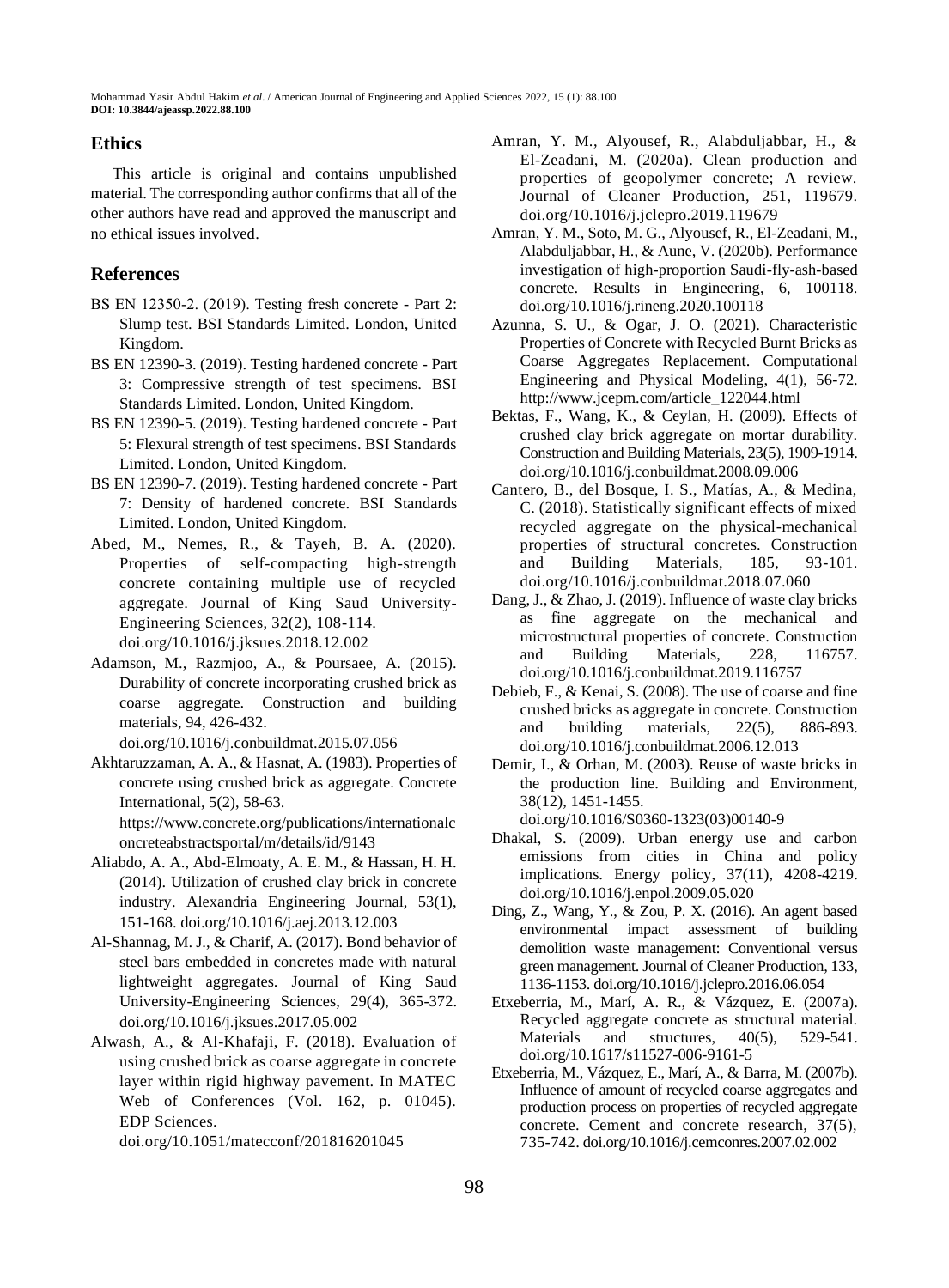- Evangelista, L., & de Brito, J. (2007). Mechanical behaviour of concrete made with fine recycled concrete aggregates. Cement and concrete composites, 29(5), 397-401. doi.org/10.1016/j.cemconcomp.2006.12.004
- Formoso, C. T., Soibelman, L., De Cesare, C., & Isatto, E. L. (2002). Material waste in building industry: main causes and prevention. Journal of construction engineering and management, 128(4), 316-325. https://ascelibrary.org/doi/abs/10.1061/(ASCE)0733 -9364(2002)128:4(316)
- Gálvez-Martos, J. L., Styles, D., Schoenberger, H., & Zeschmar-Lahl, B. (2018). Construction and demolition waste best management practice in Europe. Resources, Conservation and Recycling, 136, 166-178. doi.org/10.1016/j.resconrec.2018.04.016
- Guo, Z., Tu, A., Chen, C., & Lehman, D. E. (2018). Mechanical properties, durability and life-cycle assessment of concrete building blocks incorporating recycled concrete aggregates. Journal of Cleaner Production, 199, 136-149. doi.org/10.1016/j.jclepro.2018.07.069
- Hoque, M. M., Islam, M. N., Islam, M., & Kader, M. A. (2020). Bond behavior of reinforcing bars embedded in concrete made with crushed clay bricks as coarse aggregates. Construction and Building Materials, 244, 118364. doi.org/10.1016/j.conbuildmat.2020.118364
- Huang, B., Wang, X., Kua, H., Geng, Y., Bleischwitz, Rf., & Ren, J. (2018). Construction and demolition waste management in China through the 3R principle. Resources, Conservation and Recycling, 129, 36-44. doi.org/10.1016/j.resconrec.2017.09.029
- Huda, S. B., & Shahria Alam, M. (2015). Mechanical and freeze-thaw durability properties of recycled aggregate concrete made with recycled coarse aggregate. Journal of Materials in Civil Engineering, 27(10), 04015003. doi.org/10.1061/(ASCE)MT.1943-5533.0001237
- Kasi, R., & Malasani, P. (2016). Usage of recycled brick as coarse aggregate in concrete. International Advanced Research Journal in Science, Engineering and Technology, 3(9), 95-100. doi.org/10.17148/IARJSET.2016.3918
- Khalaf, F. M. (2006). Using crushed clay brick as coarse aggregate in concrete. Journal of Materials in Civil Engineering, 18(4), 518-526.
- [doi.org/10.1061/\(ASCE\)0899-1561\(2006\)18:4\(518\)](https://doi.org/10.1061/(ASCE)0899-1561(2006)18:4(518))
- Khalaf, F. M., & DeVenny, A. S. (2005). Properties of new and recycled clay brick aggregates for use in concrete. Journal of materials in civil engineering, 17(4), 456-464.

doi.org/10.1061/(ASCE)0899-1561(2005)17:4(456)

Kumar, B. V., Ananthan, H., & Balaji, K. V. A. (2017). Experimental studies on cement stabilized masonry blocks prepared from brick powder, fine recycled concrete aggregate and pozzolanic materials. Journal of Building Engineering, 10, 80-88. doi.org/10.1016/j.jobe.2017.02.007

- Leite, M. B., & Santana, V. M. (2019). Evaluation of an experimental mix proportion study and production of concrete using fine recycled aggregate. Journal of Building Engineering, 21, 243-253. doi.org/10.1016/j.jobe.2018.10.016
- Lennon, M. (2005). Recycling construction and demolition wastes: A guide for architects and contractors (pp. 1-38). Boston, MA, USA: Commonwealth of Massachusetts, Department of Environmental Protection.
- Liang, C., Cai, Z., Wu, H., Xiao, J., Zhang, Y., & Ma, Z. (2021). Chloride transport and induced steel corrosion in recycled aggregate concrete: A review. Construction and Building Materials, 282, 122547. doi.org/10.1016/j.conbuildmat.2021.122547
- Madheswaran, C. K., Gnanasundar, G., & Gopalakrishnan, N. (2013). Effect of molarity in geopolymer concrete. International Journal of Civil & Structural Engineering, 4(2), 106-115. doi.org/10.6088/ijcser.20130402001
- Mahpour, A. (2018). Prioritizing barriers to adopt circular economy in construction and demolition waste management. Resources, conservation and recycling, 134, 216-227.

doi.org/10.1016/j.resconrec.2018.01.026

- Maroliya, M. K. (2012). Influence of chemical admixtures on density and slump loss of concrete. International Journal of Modern Engineering Research (IJMER), 2(6), 4077-4079. http://citeseerx.ist.psu.edu/viewdoc/download?doi =10.1.1.416.8822&rep=rep1&type=pdf
- Martín-Antón, M., Negro, V., Del Campo, J. M., López-Gutiérrez, J. S., & Esteban, M. D. (2017). The gigantism of public works in China in the twenty-first century. Sustainability, 9(9), 1581. doi.org/10.3390/su9091581
- Newman, A. J. (1946). The utilization of brick rubble from demolished shelters as aggregate for concrete. Institution of Municipal Engineers, 73(2), 113-121.
- Noaman, A. T., Jameel, G. S., & Ahmed, S. K. (2021). Producing of workable structural lightweight concrete by partial replacement of aggregate with yellow and/or red crushed clay brick (CCB) aggregate. Journal of King Saud University-Engineering Sciences, 33(4), 240-247. doi.org/10.1016/j.jksues.2020.04.013
- Pinchi, S., Ramírez, J., Rodríguez, J., & Eyzaguirre, C. (2020, February). Use of recycled broken bricks as Partial Replacement Coarse Aggregate for the Manufacturing of Sustainable Concrete. In IOP Conference Series: Materials Science and Engineering (Vol. 758, No. 1, p. 012039). IOP Publishing. doi.org/10.1088/1757-899X/758/1/012039